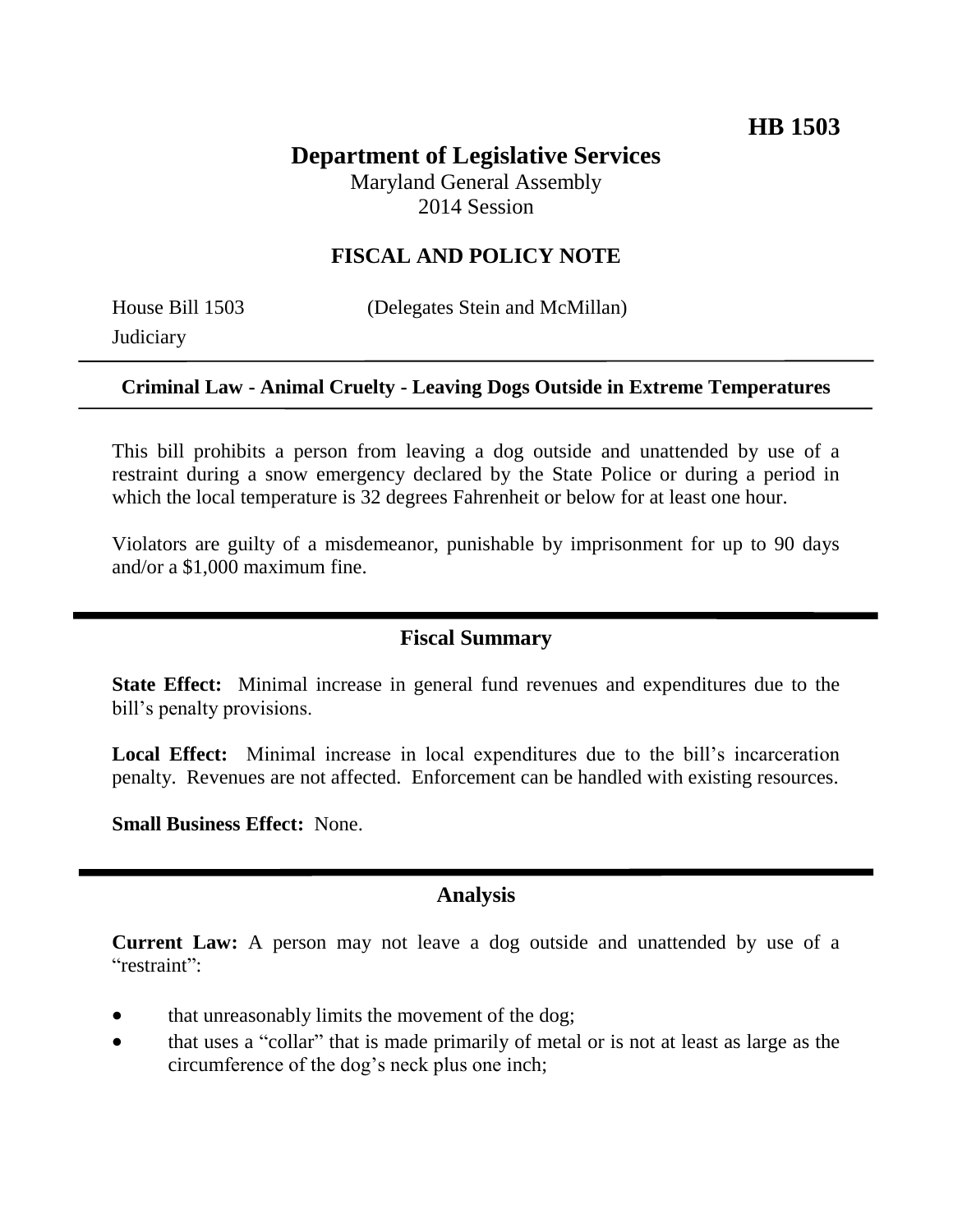- that restricts the access of the dog to suitable and sufficient clean water or appropriate shelter;
- in unsafe or unsanitary conditions; or
- that causes injury to the dog.

Violators are guilty of a misdemeanor, punishable by imprisonment for up to 90 days and/or a \$1,000 maximum fine.

"Collar" is defined as a device constructed of nylon, leather, or similar material specifically designed to be used around the neck of a dog. "Restraint" means a chain, rope, tether, leash, cable, or other device that attaches a dog to a stationary object or trolley system.

**State Revenues:** General fund revenues increase minimally as a result of the bill's monetary penalty provision from cases heard in the District Court.

**State Expenditures:** General fund expenditures increase minimally as a result of the bill's incarceration penalty due to more people being committed to State correctional facilities for convictions in Baltimore City. The number of people convicted of this proposed crime is expected to be minimal.

Generally, persons serving a sentence of one year or less in a jurisdiction other than Baltimore City are sentenced to a local detention facility. The Baltimore City Detention Center, a State-operated facility, is used primarily for pretrial detentions.

**Local Expenditures:** Expenditures increase as a result of the bill's incarceration penalty. Counties pay the full cost of incarceration for people in their facilities for the first 12 months of the sentence. Per diem operating costs of local detention facilities have ranged from approximately \$60 to \$160 per inmate in recent years.

## **Additional Information**

**Prior Introductions:** None.

**Cross File:** None.

HB 1503/ Page 2 **Information Source(s):** Baltimore City, Prince George's County, Maryland State Commission on Criminal Sentencing Policy, Judiciary (Administrative Office of the Courts), Office of the Public Defender, Department of State Police, Department of Public Safety and Correctional Services, State's Attorneys' Association, Department of Legislative Services